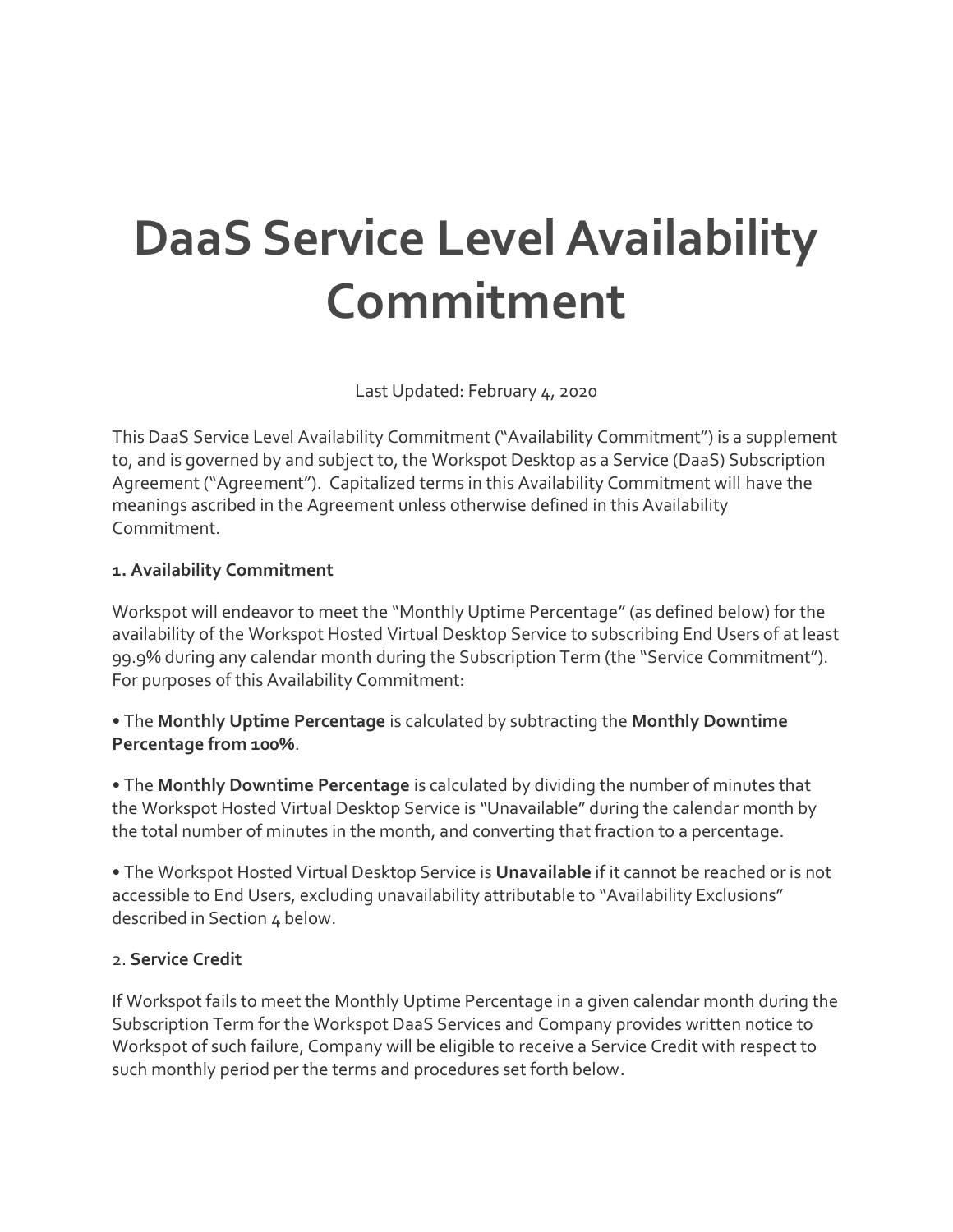The Service Credit for the measurement month is calculated as follows (Annual Subscription Fee / 12 ) \* Service Credit Percentage, where the Service Credit Percentage is determined as follows:

| If the Monthly Uptime Percentage is: | The Service Credit Percentage is: |
|--------------------------------------|-----------------------------------|
|--------------------------------------|-----------------------------------|

| Equal to or<br>greater than 95% but less than 99.9% | 10% |
|-----------------------------------------------------|-----|
| Less than 95%                                       | 25% |

Workspot will apply any Service Credits against Fees invoiced by Workspot to Company during the remainder of the then-current Subscription Term. If the Service Credit cannot be fully offset against amounts owed to Workspot on such invoices, then the Service Credit will be applied against the Fee for the next renewal of the Subscription Term for the Workspot DaaS Services. If Company does not renew the Workspot DaaS Services for another Subscription Term, Workspot will then provide an equivalent cash payment to Company for the remaining Service Credits (net of any amounts due to Workspot) within forty-five (45) days after expiration of the then-current Subscription Term. A Service Credit will be applicable and issued only if the credit amount for the applicable monthly billing cycle is greater than one dollar (\$1 USD). Service Credits may not be transferred or applied to any other account. Except for the right of termination provided in Section 5 of this Availability Commitment, the Service Credits constitute Company's sole and exclusive remedy for any unavailability of the Workspot DaaS Services or failure by Workspot to meet the Service Commitment.

## **3. Requesting and Receiving the Service Credit**

To request a Service Credit, Company must submit a written request for Service Credit to [servicecredit@workspot.com,](mailto:servicecredit@workspot.com) identifying the month(s) and providing the supporting information indicated below with regard to the claimed Unavailability. To be eligible, the Service Credit request must be received by Workspot within ninety (90) days after the occurrence of the claimed Unavailability and must include:

• The words "SLA Credit Request" in the subject line;

• Company's logs that indicate the dates and times of each incident of Unavailability to document the errors and corroborate the claimed downtime (any confidential or sensitive information in these logs should be removed or replaced with asterisks).

If the Monthly Uptime Percentage applicable to the month with regard to such request is confirmed by Workspot and is less than the applicable Service Commitment, then Workspot will issue the Service Credit to Company within one billing cycle following the month in which